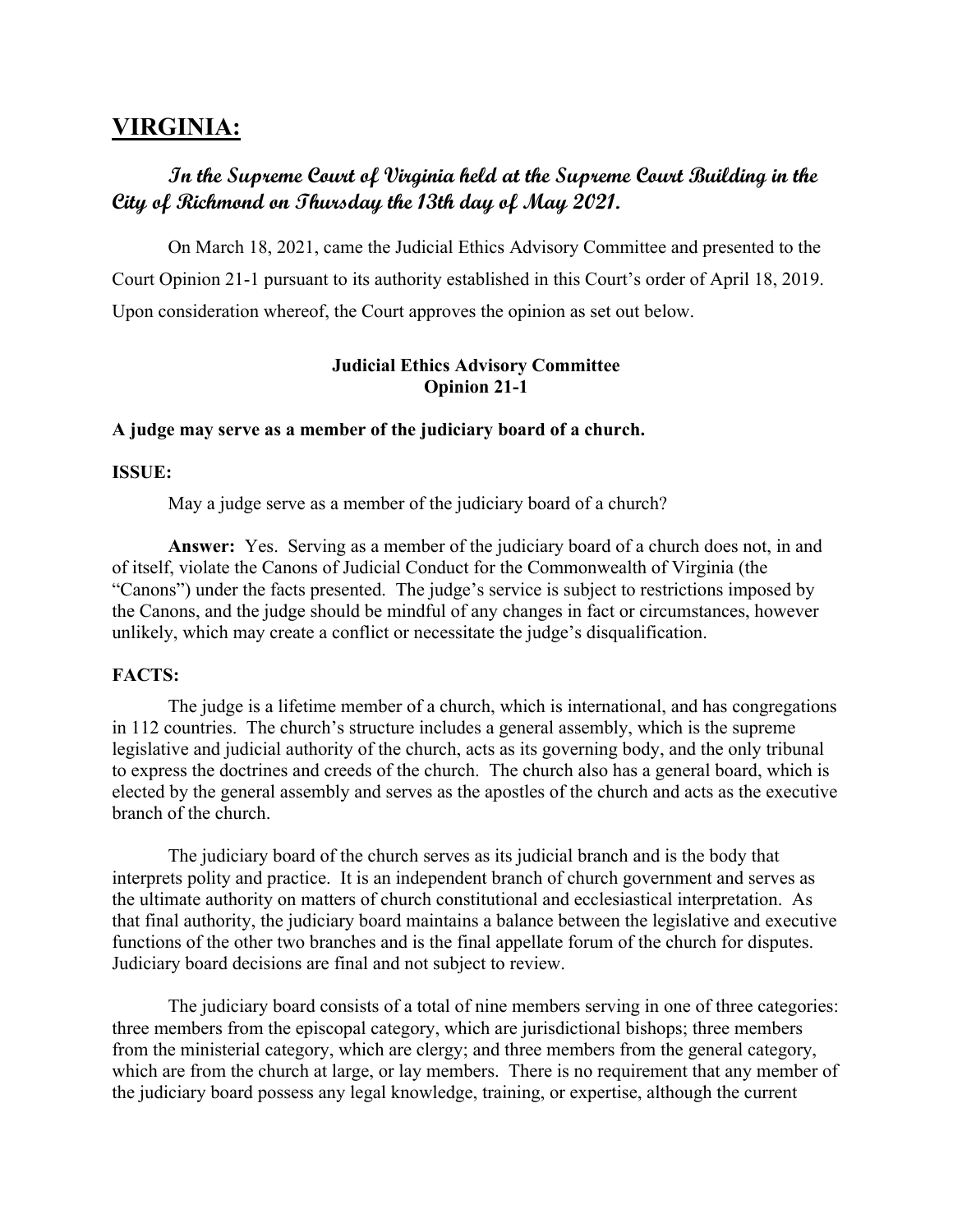board happens to include four members who are involved in the legal profession. Membership of the judiciary board is not limited to citizens of the Commonwealth, nor are cases which are decided by the judiciary board only those arising from within the Commonwealth.

Prior to election to serve as a judge in the Commonwealth of Virginia, the requesting judge applied to the national headquarters of the church to become a member of the judiciary board, as a lay member. The church general assembly elects judiciary board members from names submitted by a nominating committee; the persons receiving the highest number of votes are elected to the judiciary board. After the judge applied, the election process and the church's general assembly session were delayed due to the COVID-19 pandemic. In the interim, the judge was elected. Upon notification that the judge's name was submitted by the nominating committee to the church's general assembly as a qualified candidate for the judiciary board, the judge requested this advisory opinion, prior to the church's election process, to determine whether service as a member of the judiciary board is prohibited by the Canons.

While decisions of the judiciary board are rarely published outside of the church, at the Committee's request, the requesting judge provided examples of the types of cases which the judiciary board may hear and decide. Those examples include reviewing decisions made by lower tribunals concerning 1) requests to move a church from one ecclesiastical jurisdiction to another; 2) whether a bishop has served his time of probation from church activities; 3) whether a pastor was properly appointed in accordance with the church constitution; and 4) whether a decision regarding discipline was in accordance with the church constitution. The matters for consideration by the judicial board are ecclesiastical, subject only to the ecclesiastical rules and the constitution of the church. While the requesting judge was unable to readily envision a scenario where the matters being heard by the judiciary board would overlap with matters that come before a sitting judge, the judge expressed an understanding of the need to be vigilant regarding matters which may require disqualification.

Membership on the judiciary board does not require fundraising or membership solicitation. Membership requires no legal background and advocacy on the part of its members or other church members is not permitted. The judiciary board is purely a body that reviews decisions of other church decision-making bodies. The requesting judge is unaware whether judiciary board members receive compensation or honorariums, although expenses are reimbursed. The requesting judge has expressed an understanding that if an honorarium is given, it is to be reported as required by Virginia Code § 2.2-3114.

#### **DISCUSSION:**

Judges need not separate themselves from being active in, and contributing to, the communities in which they live and serve:

It is frequently said that impartial judges should be neutral and detached, but this does not mean that judges have to isolate themselves, devoid of contact with the community at large. There are boundaries that must be respected, but judges should be free to lead normal lives. Upon assuming office, judges should not be expected to give up all of their outside activities. Judges, after all, are human beings entitled to a life of their own. Moreover,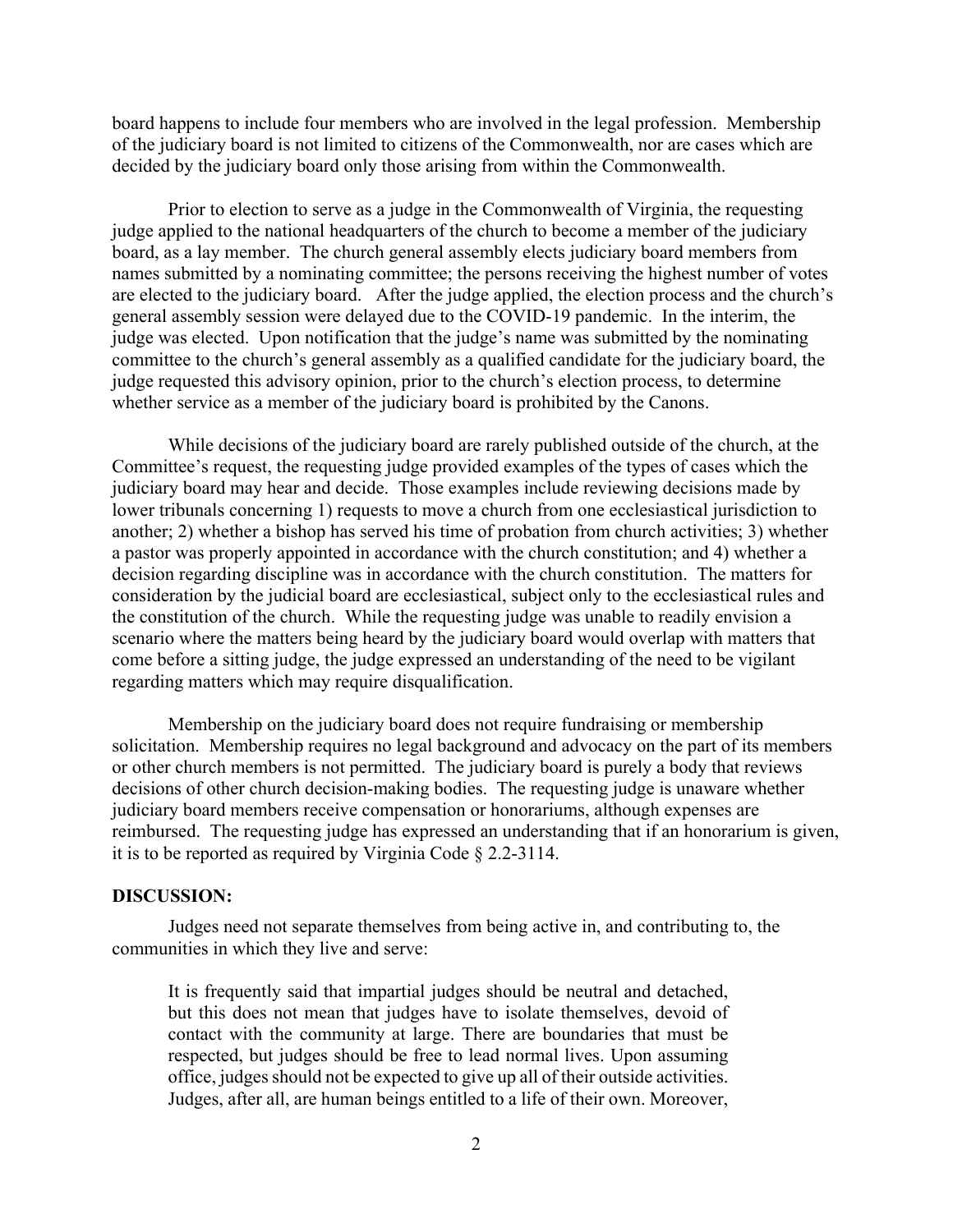to place judges in a monastery or an ivory tower would diminish their judicial ability. Judges need to keep in touch with the outside world. Involvement in the outside world enriches the judicial temperament and enhances a judge's ability to make difficult decisions. As Justice Holmes once said: "[T]he life of the law has not been logic: it has been experience."

#### CHARLES GARDNER GEYH, ET AL., JUDICIAL CONDUCT AND ETHICS § 1.02 at 1-3 (5th ed. 2013).

The Canons also acknowledge this reality. In matters involving judges' extra judicial activities, the Canons recognize that "[c]omplete separation of a judge from extra judicial activities is neither possible nor wise; a judge should not become isolated from the community in which the judge lives." Canon 4A, Commentary. "Judges are encouraged to be involved in community activities so long as the judge does not participate in the solicitation of funds and the prestige of the office is not used for fund raising." Canon 4D(3)(b), Commentary.

### 1. Applicable Canons

Canon 2 mandates that a judge avoid impropriety and the appearance of impropriety in all activities, both personal and professional. Canon 2A explains that "[a] judge shall respect and comply with the law and shall act at all times in a manner that promotes public confidence in the integrity and impartiality of the judiciary." According to the Commentary to Canon 2A, "[t]he test for appearance of impropriety is whether the conduct would create in reasonable minds a perception that the judge's ability to carry out judicial responsibilities with integrity and impartiality is impaired."

Canon 3 also requires a judge to perform his or her duties impartially and diligently. If a judge's impartiality might reasonably be questioned, the judge is required to disqualify himself or herself. Canon 3E(1) and Canon 3E(1), Commentary.

Canon 4 governs a judge's extra judicial activities. Canon 4A provides that:

A judge shall conduct all of the judge's extra judicial activities so that they do not:

- (1) cast reasonable doubt on the judge's capacity to act impartially as a judge;
- (2) demean the judicial office; or
- (3) interfere with the proper performance of judicial duties.

Canon 4D addresses governmental, civic or charitable activities. Relevant to this case:

A judge may serve as an officer, director, trustee or non legal advisor of an organization or governmental agency devoted to the improvement of the law, the legal system or the administration of justice or of an educational, *religious*, charitable, fraternal or civic organization not conducted for profit, subject to the following limitations and the other requirements of this Code.

Canon 4D(3) (Emphasis added). Some of the limitations listed for such service include the mandate that: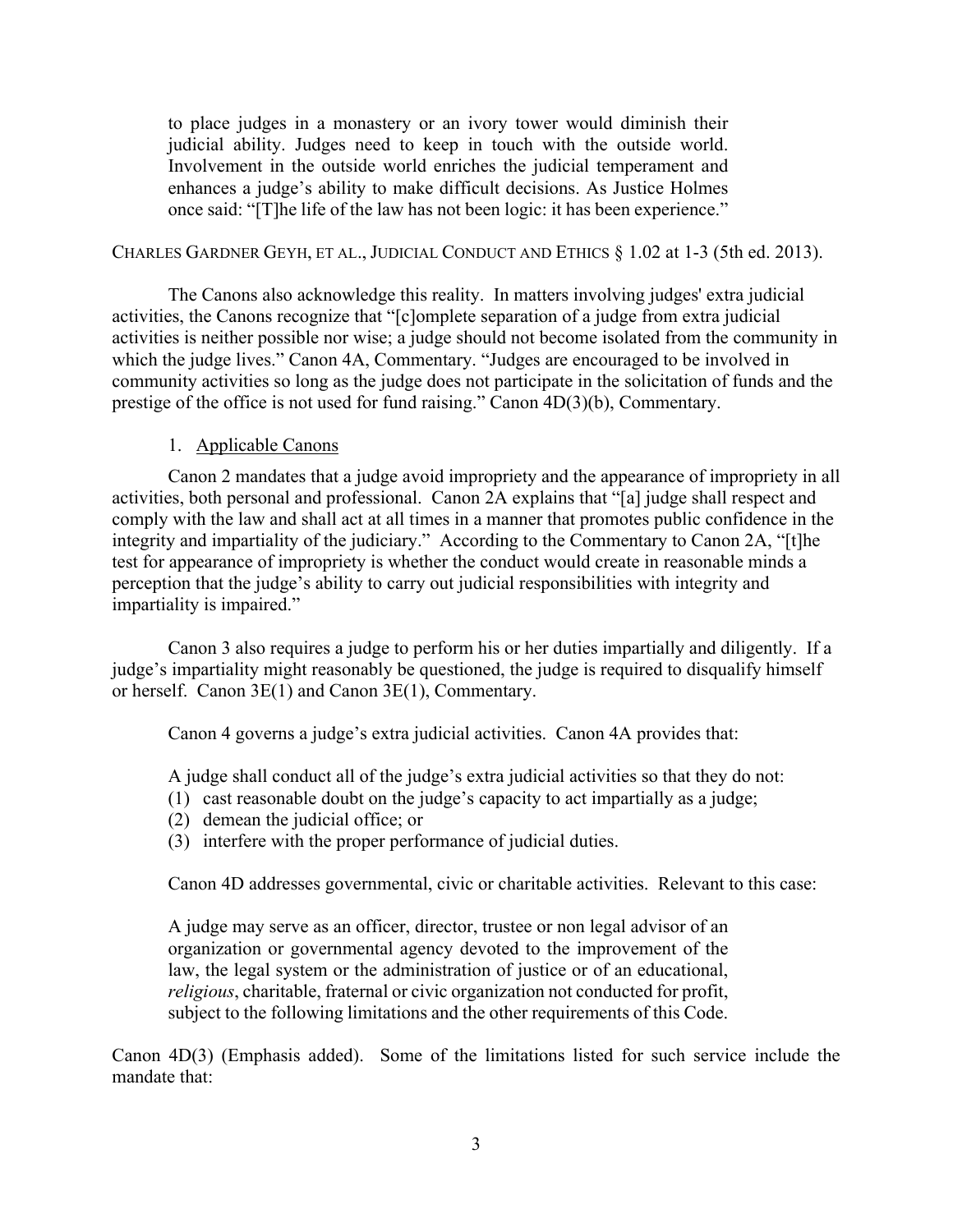(a) A judge shall not serve as an officer, director, trustee or non legal advisor of a governmental, civic, or charitable organization if it is likely that the organization:

(i) will be engaged in proceedings that would ordinarily come before the judge, or

(ii) will be engaged frequently in adversary proceedings in the court of which the judge is a member or in any court subject to the appellate jurisdiction of the court of which the judge is a member.

Canon  $4D(3)(a)$ . In serving as an officer, director, trustee or non legal advisor, or participating as a member of a governmental, civic or charitable organization, other rules exist regarding fund raising and membership solicitation, in which a judge should be aware. *See* Canon 4D(3)(b), and Canon 4D(3)(b), Commentary.

Finally, Canon 4G prohibits a judge from acting as an arbitrator or mediator, "or otherwise perform[ing] judicial functions in a private capacity."

#### 2. Analysis

The Committee has previously opined on the propriety of various extra judicial activities, but it has not had the occasion to consider activities within a religious organization which have some striking similarities to a judge's judicial duties and responsibilities.

In Va. JEAC Op. 00-3 (2000), the Committee opined that a judge may not serve as a member of the board of trustees of a juvenile group home that accepts referrals from courts. The Committee opined that a conflict existed and that "the judge's service on the board could create in reasonable minds a perception that the judge's ability to carry out judicial responsibilities with integrity, impartiality, and competence is impaired." *Id.* 

In Va. JEAC Op. 00-9 (2000), the Committee opined that a judge may serve as an officer and/or director of a common interest community related to the judge's address. The Committee cautioned that such service was permissible as long as it did not interfere with the judge's judicial duties, that the association would not likely be engaged in litigation that would come before the judge's court, and that the judge not act as the association's legal advisor nor personally participate in the solicitation of funds. *Id.* 

More recently, in Va. JEAC Op. 17-1 (2017), the Committee opined that a judge may serve in an honorary capacity during a local festival and related events sponsored by a community-based non-profit organization, subject to restrictions imposed by the Canons. In particular, the judge was cautioned to evaluate each activity or event to determine whether they would be permissible under the Canons, particularly in regards to appearances in the judge's court by parties or witnesses affiliated with the organization at issue, the festival, or sponsors, and as to prohibitions against fundraising or solicitation of funds. *Id.* 

Advisory opinions from other jurisdictions tend to opine that participation in religious activities or events is ethically permissible, with cautions against appearance of impropriety, as noted in Virginia's Canon 2. Those opinions usually also caution against service within a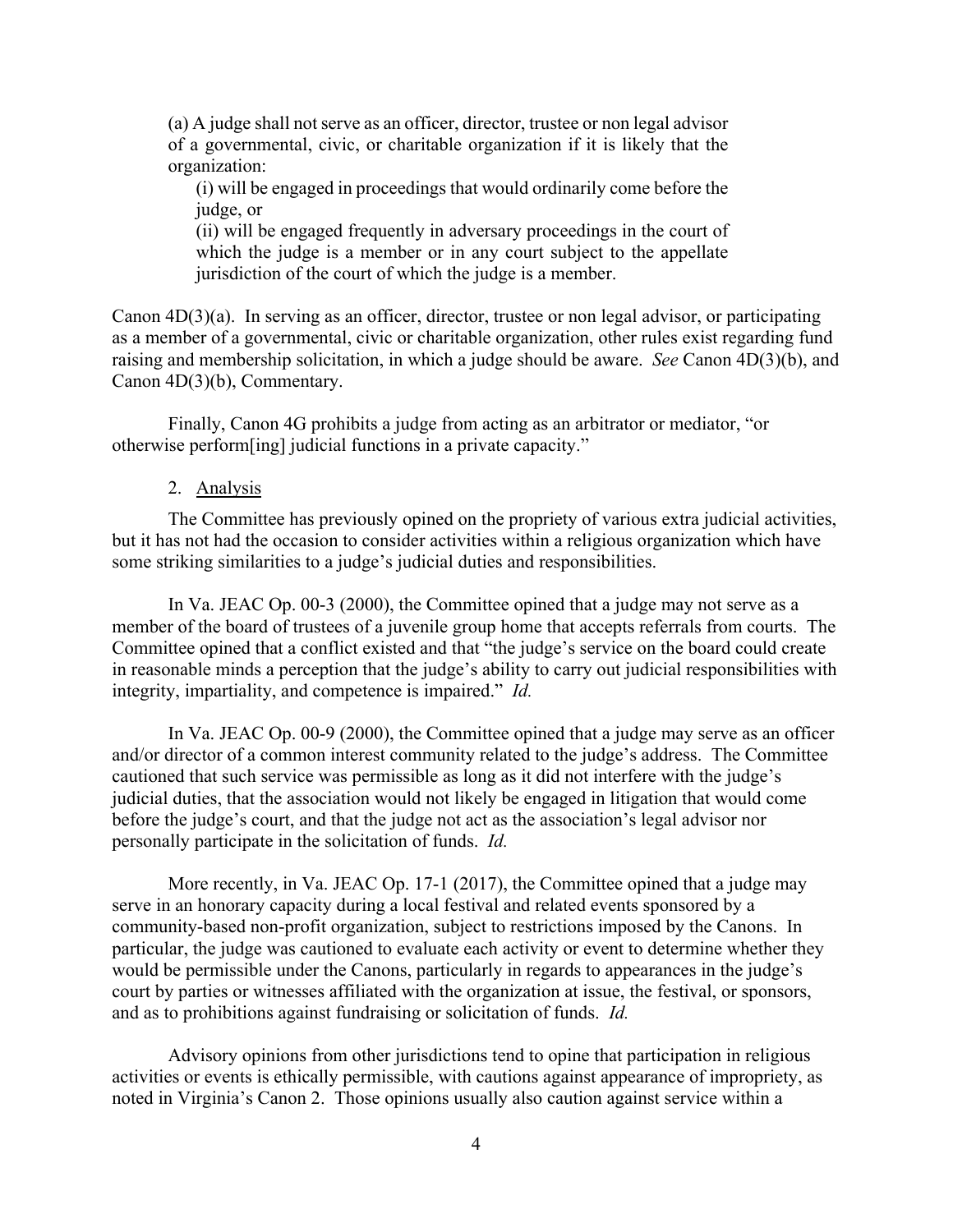religious organization if the organization is likely to be engaged in proceedings which would come before the judge, or if the proposed service requires fundraising, similar to the cautions and provisions contained in Virginia's Canon 4D. Other advisory opinions which address judges serving in leadership roles in religious organizations provide the same cautionary instructions.<sup>1</sup>

 The Committee is unaware of an advisory opinion that has considered the exact form of service proposed in this case – that of serving on a church's judiciary board, reviewing cases from lower tribunals and providing church constitutional and ecclesiastical interpretation.<sup>2</sup> The tasks described in the judge's request appear similar to judicial duties and responsibilities, but the judiciary board operates within the church setting, grounded in application and interpretation of ecclesiastical rules and church constitution, rather than Virginia law and procedure.

Based on the facts presented to the Committee, under Canons 2 and 2A, serving on the church's judiciary board, in and of itself, would not be improper under the Canons. Nor does such service seem to create an appearance of impropriety in terms of creating in reasonable minds the perception that such board membership would impair the judge's ability to carry out judicial responsibilities with integrity and impartiality. *See* Canon 2A, Commentary.

Similarly, with respect to Canon 4A, serving on the church's judiciary board does not appear to cast reasonable doubt on the judge's capacity to act impartially, demean the judicial office or interfere with the judge's performance of his or her judicial duties. Unlike that noted in Va. JEAC Op. 00-9, where the Committee addressed whether and where the property owners association properly "fit" within Canon 4, Canon 4D(3) specifically authorizes a judge to serve as an officer, director, trustee or non legal advisor of a religious organization, "subject to the following limitations and the other requirements of this Code." The limitations include a judge not serving in such a capacity if it is likely the organization will be engaged in proceedings that would ordinarily come before the judge, the court in which the judge is a member, or any court subject to the appellate jurisdiction of the court of which the judge is a member. Canon  $4D(3)(a)$ .

Based on the facts presented, there is not an expectation that the church would be involved in adversarial proceedings before the judge or the court in which the judge is a member, nor would the issues or subjects of the cases to be heard by the judiciary board be likely to overlap with the judge's judicial duties. Unlike the facts in Va. JEAC Op. 00-3, there is not a relationship between the church and the judge or the judge's court to constitute an apparent conflict. As for other limitations in Canon 4, the judge has advised that service on the judiciary board does not require fundraising or membership solicitation, nor would that service constitute the practice of law.

Canon 4G specifically prohibits a judge from acting as an arbitrator, mediator, "or otherwise perform[ing] judicial functions in a private capacity." As previously noted, the types of cases heard by the judiciary board involve application and interpretation of ecclesiastical rules and church constitution, not Virginia law or procedure. The differences in the types of cases and governing authorities render the judiciary board service sufficiently different from judicial duties that the Committee believes such service does not constitute "judicial functions" as contemplated by Canon 4G.<sup>3</sup>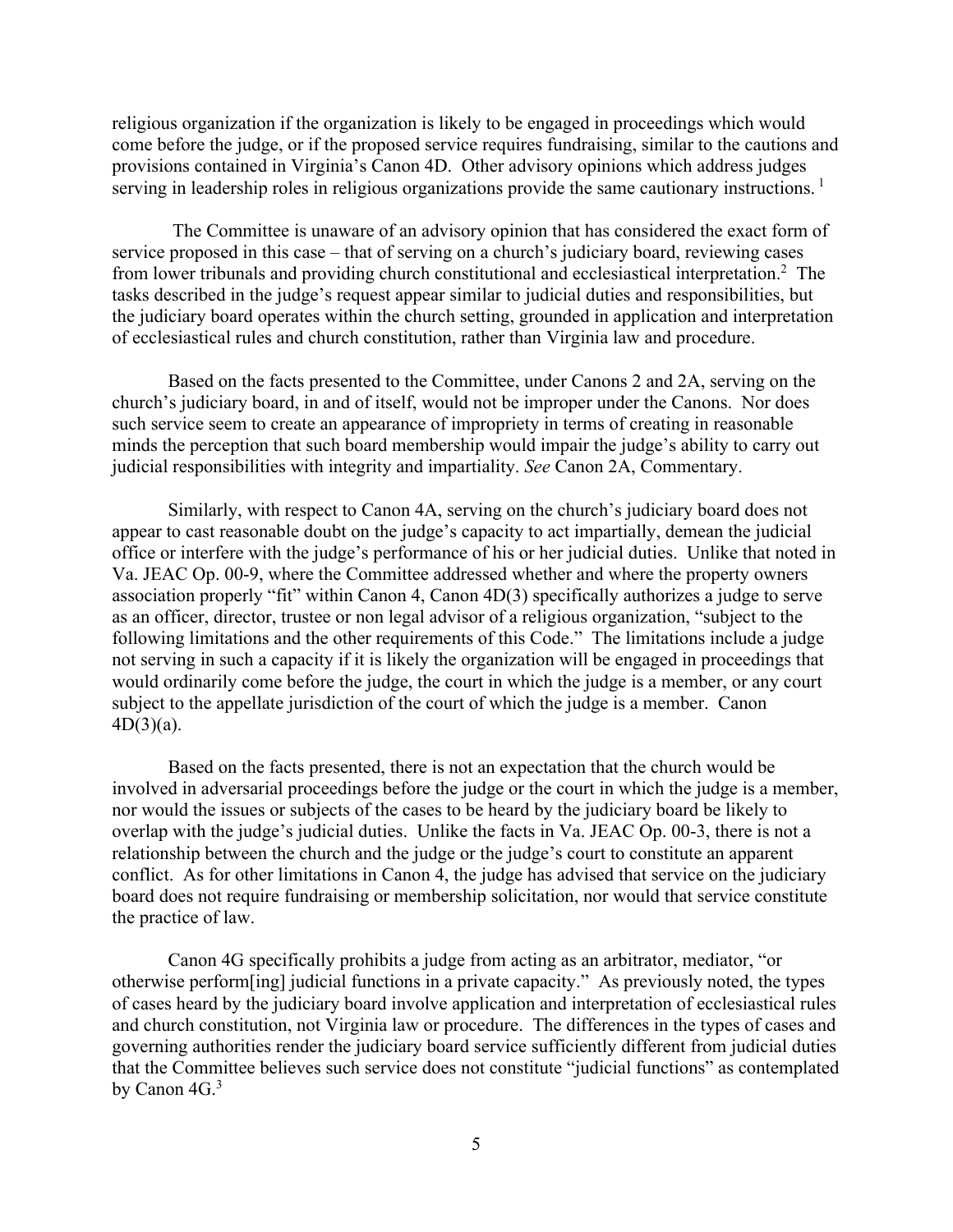In considering the responsibilities of the judiciary board, the types of matters usually reviewed by the judiciary board, and understanding the board's role as providing constitutional and ecclesiastical interpretation for the church, neither the judge nor the Committee could readily envision a scenario where the judge's judicial duties and judiciary board duties would overlap. However, the judge expressed an understanding of the need to be vigilant regarding any judiciary board matters which could come before him or her as a judge, and the requirement of disqualification pursuant to Canon 3E(1) should the occasion arise in which the judge's impartiality might reasonably be questioned. The Committee cautions the judge to remain attentive to any potential conflicts.

Finally, the Committee is aware that activities involving a religious organization may have constitutional implications, particularly with respect to the First Amendment. Such constitutional questions are outside the scope of this Committee's authority to address. *See*  Order of the Supreme Court of Virginia re-establishing Judicial Ethics Advisory Committee, Paragraph 19 (April 18, 2019) ("The Committee may not issue an advisory opinion that interprets any constitutional provision, statute, rule or regulation that does not relate to judicial ethics.").

#### **CONCLUSION:**

The Committee finds that under the facts presented, the judge may serve as a member of the judiciary board of a church without violating the Canons. Such service provides a unique opportunity for the judge to serve the community, allowing a church to benefit from the judge's legal training, experience, and skills, but in a venue different enough that it is unlikely to result in an overlap of duties and with little to no risk of conflict or required disqualification.

#### **REFERENCES:**

Canons of Judicial Conduct for the Commonwealth of Virginia, Canon 2, Canon 2A, Canon 3, Canon 3E(1), Canon 4, Canon 4A, Canon 4D, Canon 4D(3), Canon 4G.

Va. Code § 2.2-3114.

CHARLES GARDNER GEYH, ET AL., JUDICIAL CONDUCT AND ETHICS § 1.02 at 1-3 (5th ed. 2013).

Va. JEAC Op. 00-3 (2000).

Va. JEAC Op. 00-9 (2000).

Va. JEAC Op. 17-1 (2017).

NY Jud. Adv. Op. 98-140 (1999).

SC Adv. Comm. Std. Jud. Cond. Op. 15-1996 (1996).

NY Jud. Adv. Op. 13-159 (2014).

Fla. JEAC Op. 2019-31 (2019).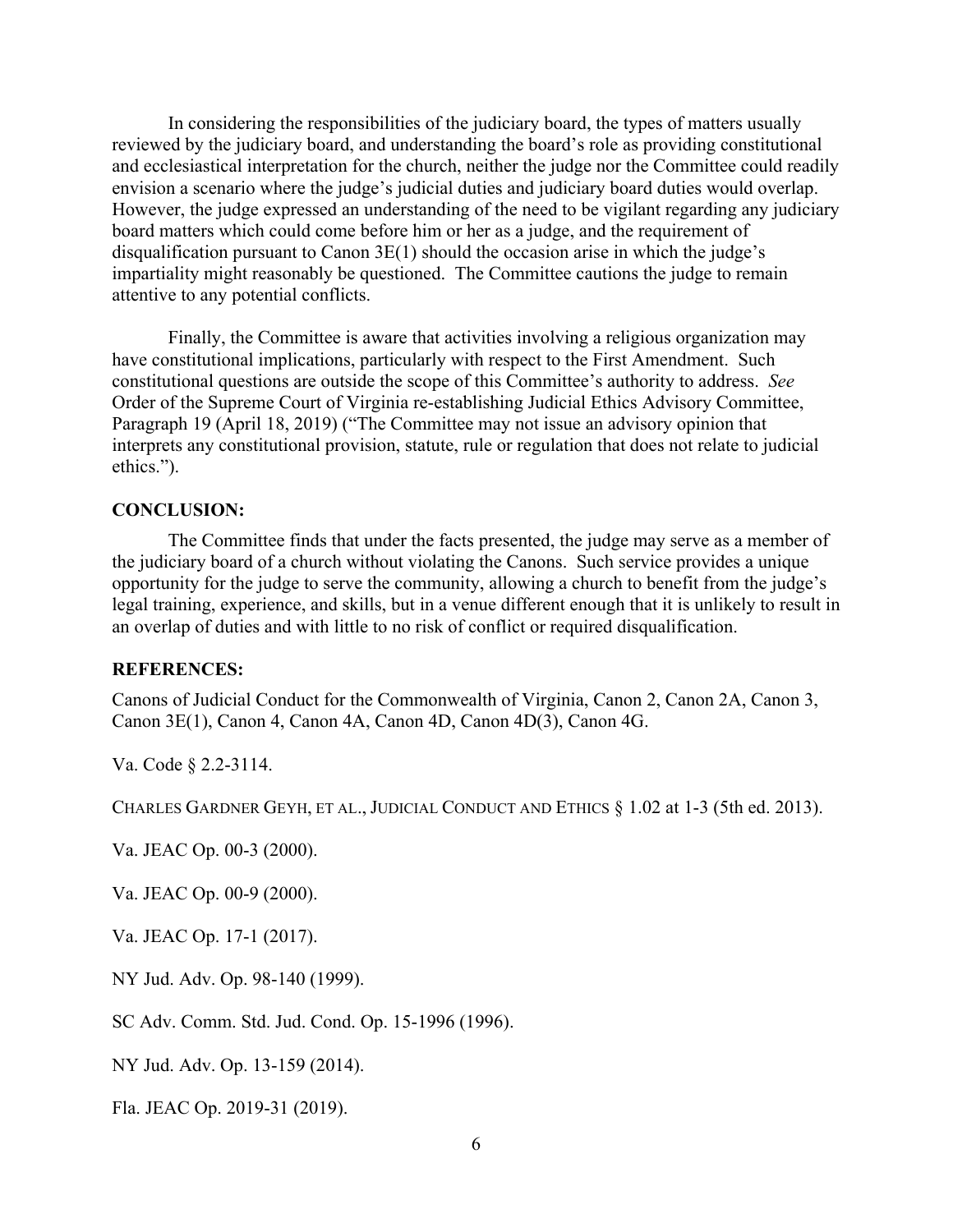Md. Jud. Eth. Comm. Op. 1986-08 (1987).

Order of the Supreme Court of Virginia re-establishing Judicial Ethics Advisory Committee (April 18, 2019).

A Copy,

Teste:

Douglas B. Robelen, Clerk

Munichus Chuy

By:

Deputy Clerk

### **FOOTNOTES:**

<sup>1</sup> See, e.g., NY Jud. Adv. Op. 98-140 (1999) (opining that a judge may serve as a director of a religious organization, subject to the limitations of the rules prohibiting such service if the organization is likely to be engaged in adversarial proceedings in courts and with the understanding that the judge would not participate in fundraising activities), and SC Adv. Comm. Std. Jud. Cond. Op. 15-1996 (1996) (opining that a judge may serve on a state-wide ministry council where his responsibilities would include ministry planning and evaluation but not fundraising).

 $2$  However, two advisory opinions from other jurisdictions concern similar involvement with church leadership positions by judges. In NY Jud. Adv. Op. 13-159 (2014), the New York Advisory Committee on Judicial Ethics opined that a judge may "serve on a committee that 'reviews, interprets, and advises on Church matters and doctrines.'" No other description of the committee's duties was provided in the opinion, but service was found permissible, "unless service necessitates that you engage in impermissible activities, such as, inter alia, fundraising. . . ." In a recent opinion, the Florida Judicial Ethics Advisory Committee, ("Florida Committee"), considered whether a judge may serve as a member of the House of Deputies, one of the houses of the governing body of the Episcopal Church. Fla. JEAC Op. 2019-31 (2019). Unlike this case, the Florida judge sought to serve in a different branch of church government, and the judge's duties would entail discussion and consideration of proposed legislation, which potentially could entail discussion of controversial issues, both religious and secular. *Id.* A majority of the Florida Committee opined that the judge could serve, but there was disagreement as to whether the judge could fully and freely participate, or whether certain limitations as reflected in the judicial canons relating to issues such as independence, integrity, or impartiality,